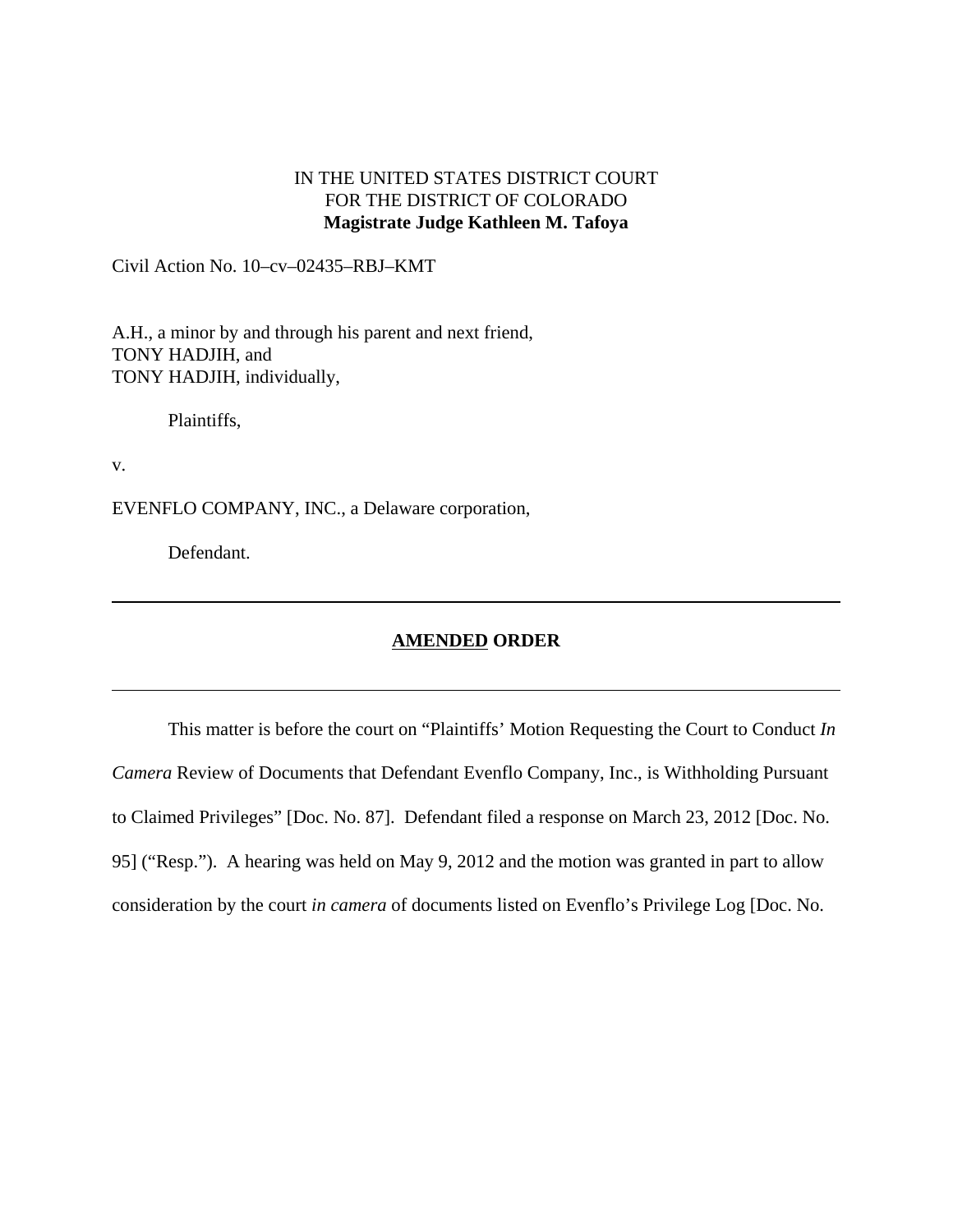95-1].<sup>1</sup> Ruling on the propriety of withholding the documents was held in abeyance subject to such *in camera* review. [Doc. No. 110, Minutes of May 9, 2012 hearing.]<sup>2</sup>

Evenflo has submitted the updated Privilege Log and the subject documents<sup>3</sup> to the court and after *in camera* review the court finds as follows:

The attorney-client privilege is "the oldest of the privileges for confidential communications known to the common law." *In re Qwest, Communications Intern. Inc.*, 450 F.3d 1179, 1185 (10th Cir. 2006) (quoting *Upjohn Co. v. United States*, 449 U.S. 383, 389 (1981)). The attorney-client privilege protects from discovery communications made in confidence between the client and the attorney. *EEOC v. Outback Steakhouse of Florida*, 251 F.R.D. 603, 610 (D. Colo. 2008). "The lawyer-client privilege rests on the need for the advocate and counselor to know all that relates to the client's reasons for seeking representation if the professional mission is to be carried out." *Horton v. United States*, 204 F.R.D. 670, 672 (D. Colo. 2002) (quoting *In re Bieter Co.*, 16 F.3d 929, 937-38 (8th Cir. 1994)). In order to be covered by the attorney-client privilege, a communication between a lawyer and client must relate to legal advice or strategy sought by the client. *United States v. Johnston*, 146 F.3d 785, 794 (10th Cir. 1998); *In the Matter of Grand Jury Subpoena*, 697 F.2d 277, 278 (10th Cir. 1983).

The purpose of the attorney-client privilege "is to encourage full and frank

<sup>&</sup>lt;sup>1</sup> The Privilege Log submitted with the documents to the court was updated and it is the court's understanding that the actual Privilege Log as submitted was provided to Plaintiffs.

 $2^2$  A transcript of that hearing is filed at Doc. No. 113.

<sup>&</sup>lt;sup>3</sup> The provided documents will be held by the Clerk as "conventionally filed papers" and will be maintained subject to restriction - Level 3.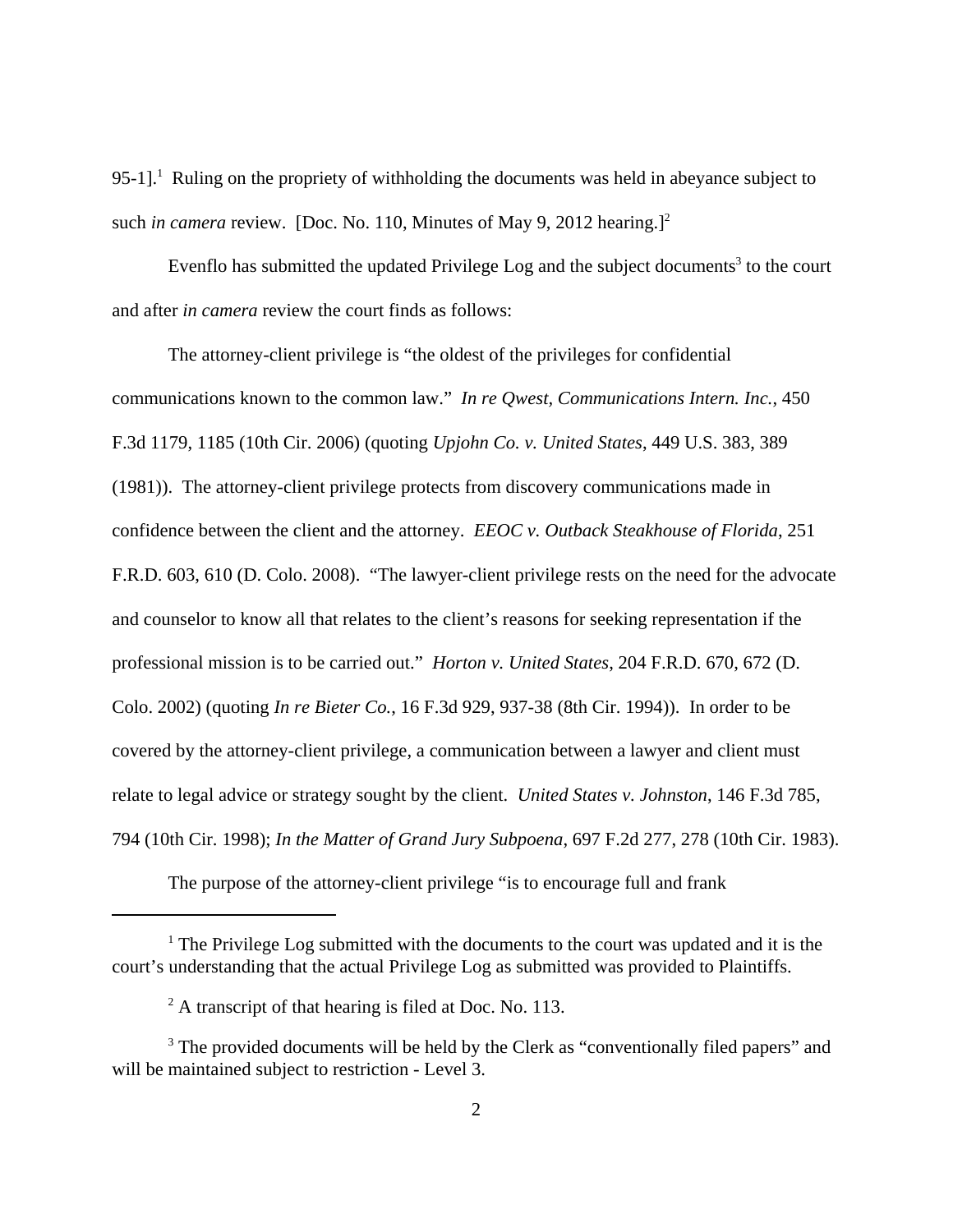communication between attorneys and their clients and thereby promote broader public interests in the observance of law and administration of justice." *Upjohn Co*., 449 U.S. at 389. The party seeking to invoke the attorney-client privilege bears the burden of establishing its applicability and the lack of waiver of any privilege. *In re Foster*, 188 F.3d 1259, 1264 (10th Cir. 1999). *See also United States v. Phelan*, 3 Fed. App'x 716, 718 (10th Cir. 2001).

In federal court, the law controlling determination of privilege issues depends upon the dictates of Rule 501 of the Federal Rules of Evidence. Rule 501 states

Except as otherwise required by the Constitution of the United States or provided by Act of Congress or in rules prescribed by the Supreme Court pursuant to statutory authority, the privilege of a witness, person, government, State, or political subdivision thereof shall be governed by the principles of the common law as they may be interpreted by the courts of the United States in the light of reason and experience. However, in civil actions and proceedings, with respect to an element of a claim or defense as to which State law supplies the rule of decision, the privilege of a witness, person, government, State, or political subdivision thereof shall be determined in accordance with State law.

*Id.* Jurisdiction in this case is premised upon diversity and therefore state law controls the determination of attorney-client privilege issues. In Colorado, the attorney-client privilege is "established by the act of a client seeking professional advice from a lawyer and extends only to confidential matters communicated by or to the client in the course of gaining counsel, advice, or direction with respect to the client's rights or obligations." *People v. Tucker*, 232 P.3d 194, 198 (Colo. App. 2009).

The common-law attorney-client privilege has been codified in Colorado as section 13-90-107(1)(b) of the Colorado Revised Statutes, which states "[a]n attorney shall not be examined without the consent of his client as to any communication made by the client to him or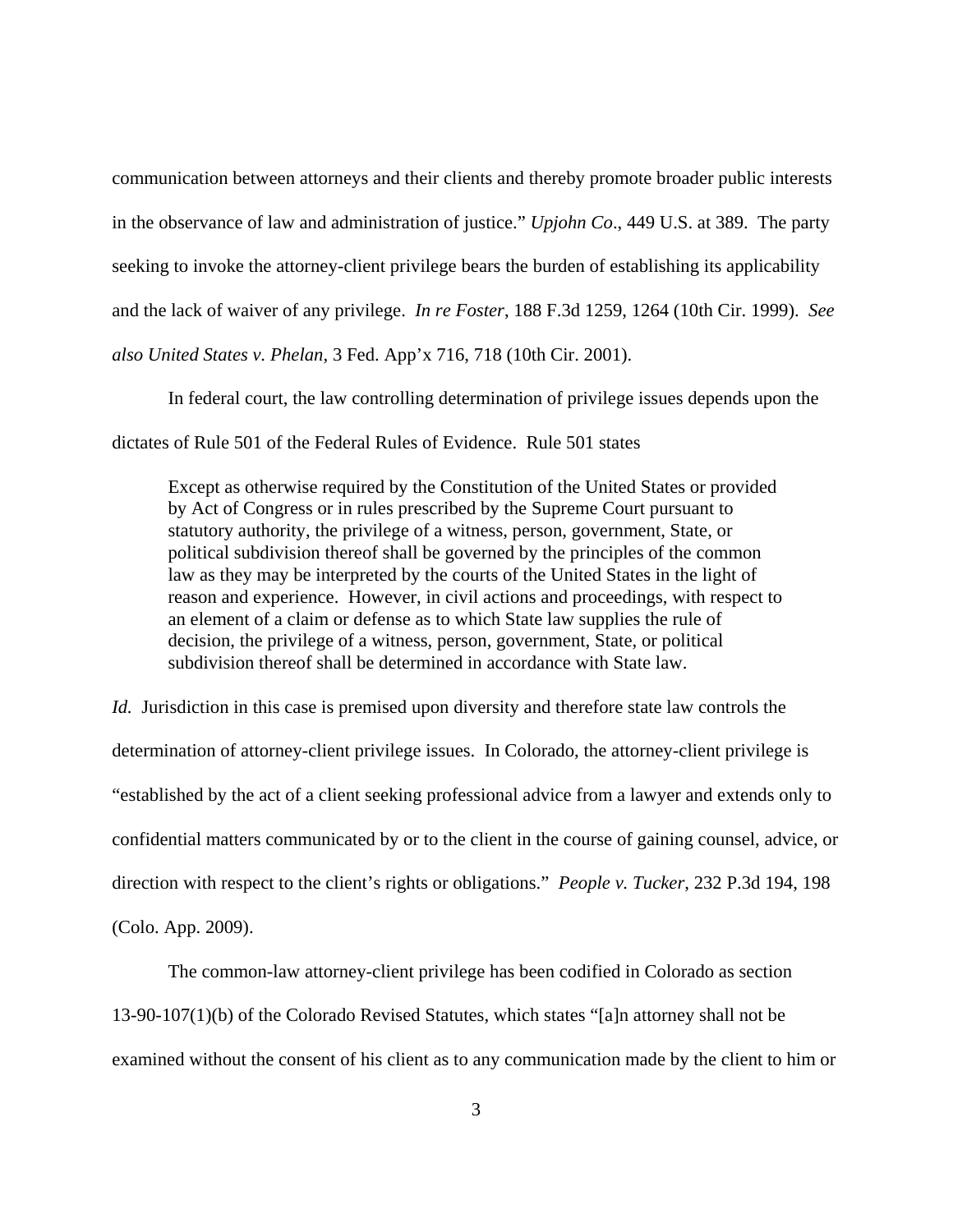his advice given thereon in the course of professional employment." *Id.; See Mountain States Tel. & Tel. Co. v. DiFede,* 780 P.2d 533, 541 (Colo. 1989). The privilege only applies to communications under "circumstances giving rise to a reasonable expectation that the statements will be treated as confidential." *Wesp v. Everson*, 33 P.3d 191, 197 (Colo. 2001).

The great majority of the documents submitted by Evenflo for *in camera* review are clearly and definitively protected by the attorney-client privilege on their face. As to several of the documents, especially the first 11/1/07 email from R. Kiser to T. Spano and others, the 11/1/07 email from R. Kiser to T. Batalaris and others, and the 11/16/07 email from C Roos to T. Spano and others, later protected correspondence makes it clear that documents and information were being transmitted to the attorneys, both in- house and outside retained, for the purposes of obtaining legal advice on a developing issue. "[T]he [attorney-client] privilege exists to protect not only the giving of professional advice to those who can act on it but also the *giving of information* to the lawyer to enable him to give sound and informed advice." *Upjohn*, 449 U.S. at 389 (emphasis added).

As noted at the hearing, some of the documents included transmission of information to persons who were employed by the Zeno Group.

Generally, disclosing attorney-client communications to a third party results in a waiver of the attorney-client privilege. *See In re: M & L Business Machine Co., Inc.*, 161 B.R. 689, 693 (D. Colo. 1993) ("the attorney-client privilege is lost if the substance of the confidential communication is disclosed to a third party, even inadvertently."); *Sedillos v. Board of Education of School Dist. No. 1*, 313 F. Supp. 2d 1091, 1093 (D. Colo. 2004) ("the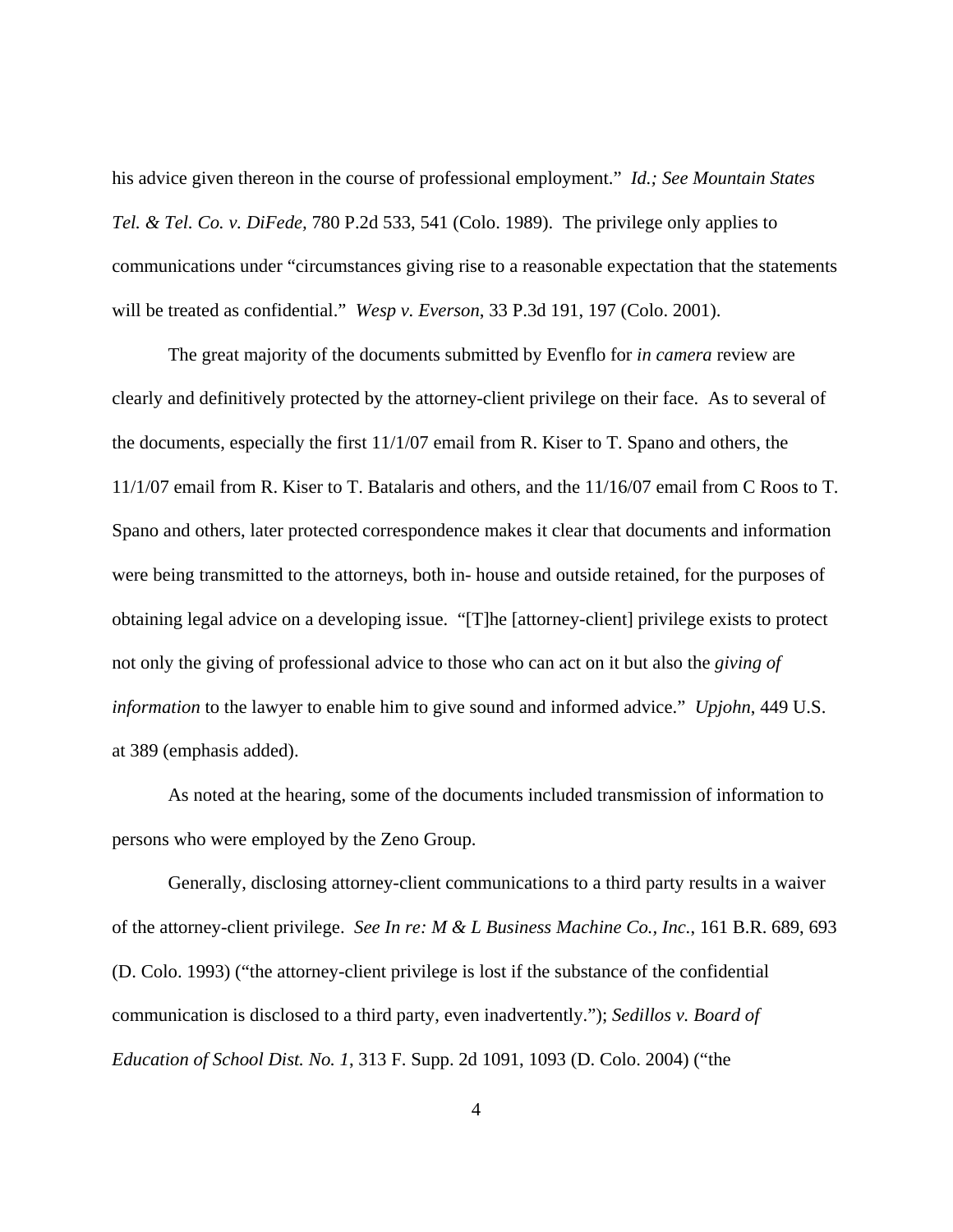attorney-client privilege can be waived by [a]ny voluntary disclosure by the client of an otherwise privileged confidential communication").

The attorney-client privilege can extend to communications between representatives of the client or between the client and a representative of the client, if the communication was made in confidence for the primary purpose of obtaining legal advice. *Austin v. Denver ex rel. Board of Water Com'rs,* 05-cv-01313-PSF-CBS, 2006 WL 1409543, at \*4 -5 (D. Colo. May 19, 2006); *Williams v. Sprint/United Management Co.,* No. 03-2200-JWL\_DJW, 2006 WL 266599, at \*3 (D. Kan. February 1, 2006). The "*sine qua non* for invocation of the privilege is that the communications in question were intended to be confidential." *Gottlieb v. Wiles*, 143 F.R.D. 241, 249 (D. Colo. 1992) (citing *United States v. Rockwell Intern.*, 897 F.2d 1255, 1265 (3d Cir. 1990)); *Bethel v. U.S. ex rel Veterans Admin. Medical Center*, 55-cv-01336-PSF-KLM, 2008 WL 45382, at  $*7 - 8$  (D. Colo. Jan. 2, 2008). The presence of a third party in an email transmission, for instance, will not destroy the attorney-client privilege if the third party is the attorney's or client's agent or possesses commonality of interest with the client. *See, e.g., Weatherford v. Bursey*, 429 U.S. 545, 554 (1977) (finding that attorney-client communications in the presence of a third party not the agent of either are generally not protected by privilege); *Bethel,* 2008 WL 45382, at \*7 -8.

Courts applying the rationale of the *Upjohn* and *Bieter* cases to third party communications with an attorney have held that confidential communications between a party's counsel and a non-testifying expert or consultant, hired in anticipation of litigation, are protected by the attorney-client privilege. *See Western Resources v. Union Pacific Railroad Co.*,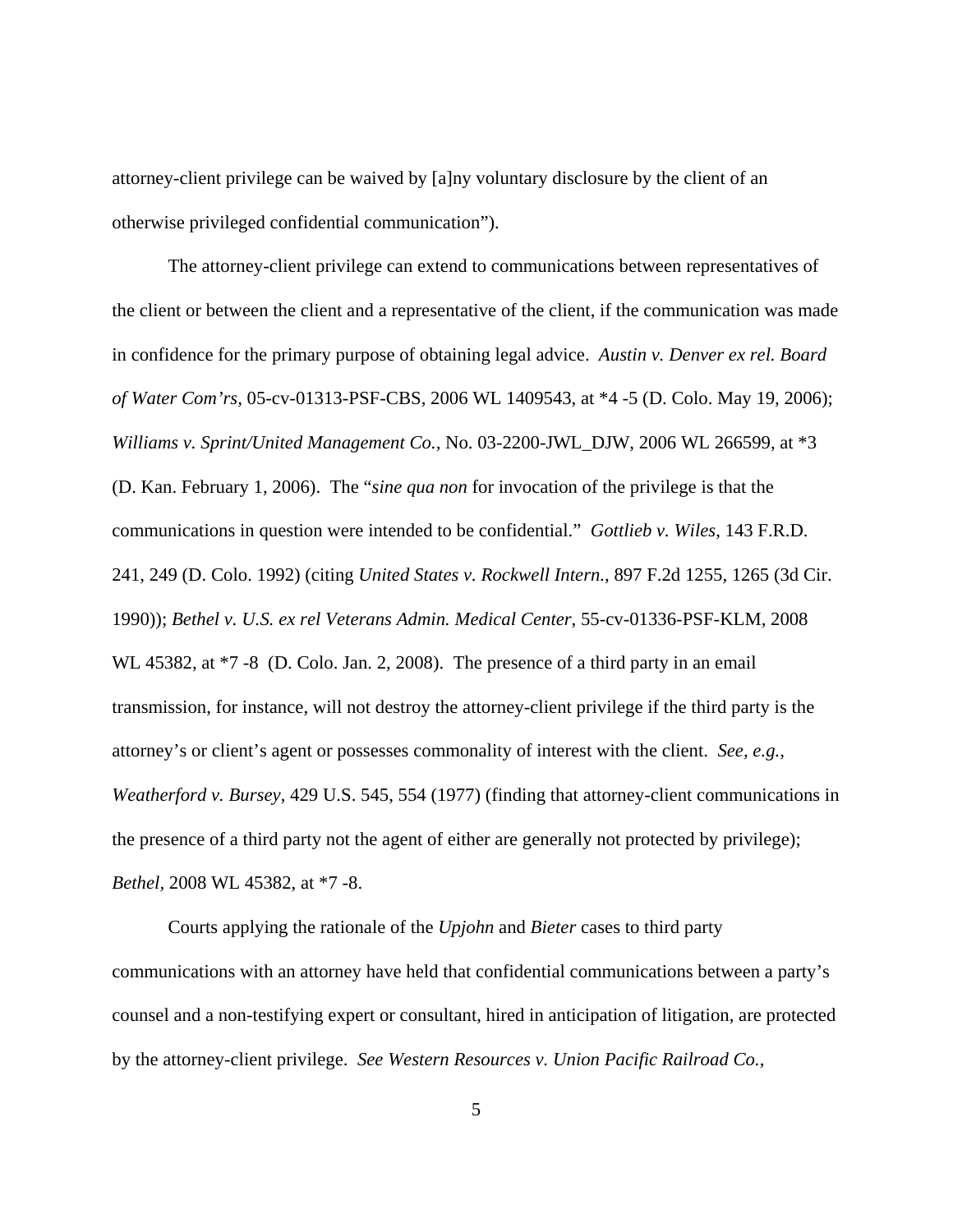00-20430CM, 2002 WL 181494, at \*7 (D. Kan. Jan. 31, 2002); *Fru-Con Const. Corp. v. Sacramento Mun. Utility Dist.*, S-05-0583 LKK GGH, 2006 WL 2255538 (E.D. Cal. Aug. 7, 2006); *In re Grand Jury Subpoena Dated March 9, 2001,* 179 F. Supp. 2d 270, 283 (S.D.N.Y. 2001). The penultimate question is whether the third-party communication was made in confidence for the purpose of obtaining legal advice from the lawyer. *Compare Carter v. Cornell University*, 173 F.R.D. 92, 94-95 (S.D.N.Y.1997) (holding that the attorney-client privilege extended to interviews with university employees conducted at the request of counsel and for the exclusive use of counsel in providing legal representation) *with United States Postal Service v. Phelps Dodge Refining Corp.*, 852 F. Supp. 156, 161 (E.D.N.Y. 1994) (outside consultants hired by defendants to conduct environmental studies were not encompassed by the attorney-client privilege where their function was not to put information gained from defendants into usable form for their attorneys to render legal advice, but rather, to collect information not obtainable directly from defendants).

The District of Colorado and other courts have adopted the "functional equivalent" test enunciated in *Horton* to help determine whether to extend the attorney-client privilege to third parties acting at the behest of a client or their attorney. 204 F.R.D. at 672 (requiring party asserting privilege to make a "detailed factual showing" that third party is the "functional equivalent" of an employee). *See also Energy Capital Corp. v. United States*, 45 Fed. Cl. 481, 492 (2000) (plaintiff failed to meet his burden of proving by a detailed factual showing that third party was the functional equivalent of an employee). In an attempt at rational definition, the District Court for the Southern District of New York distilled the "functional equivalent" test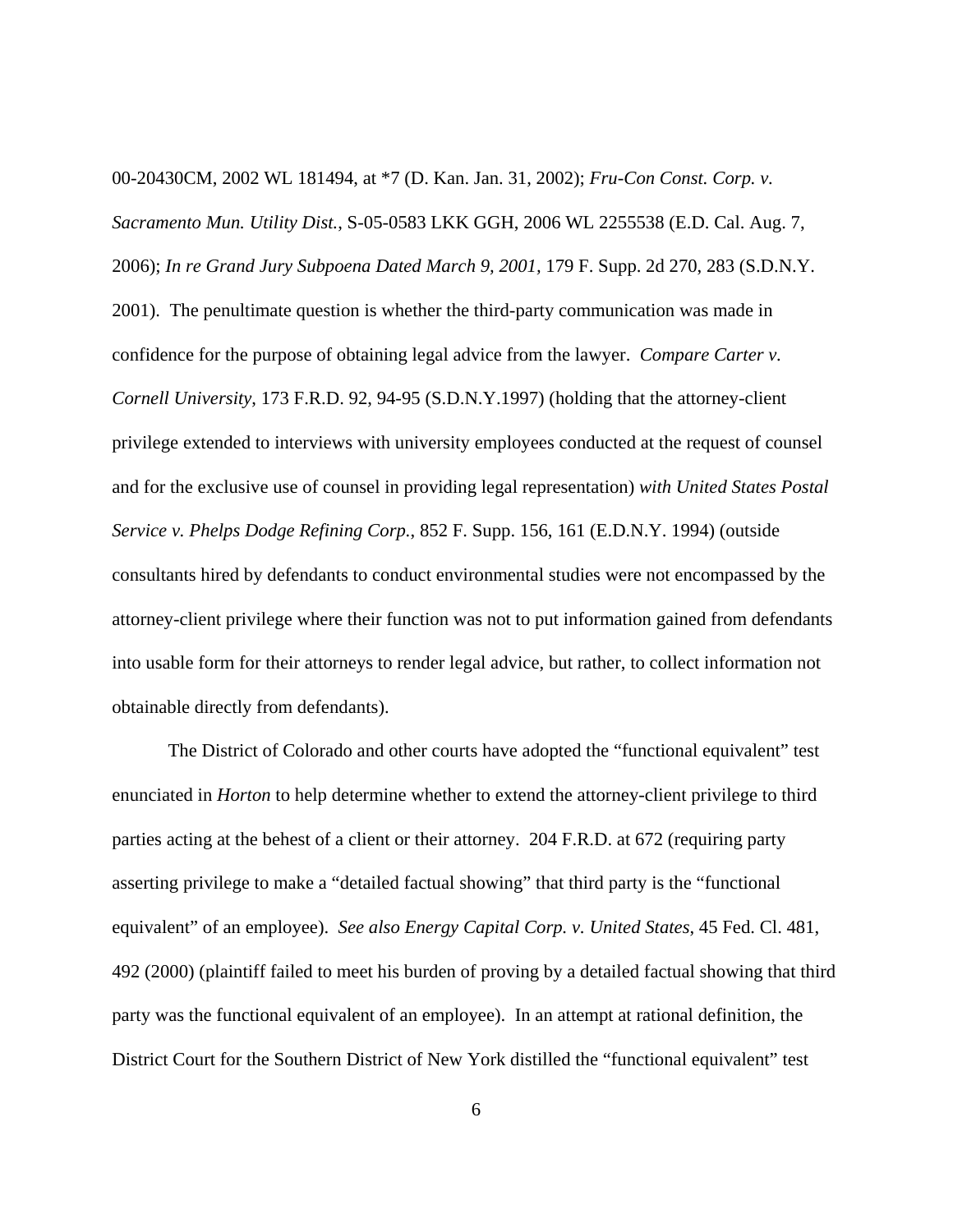down to three basic elements with respect to outside consultants: (1) "whether the consultant had primary responsibility for a key corporate job," (2) "whether there was a continuous and close working relationship between the consultant and the company's principals on matters critical to the company's position in litigation," and (3) "whether the consultant is likely to possess information possessed by no one else at the company." *See Export-Import Bank v. Asia Pulp & Paper Co., Ltd.*, 232 F.R.D. 103, 113 (S.D.N.Y. 2005); *LG Electronics U.S.A., Inc. v. Whirlpool Corp.*, 661 F. Supp.2d 958, 962 (N.D. Ill. 2009) (adopting the functional equivalent test).

As with corporate consultants, application of the privilege to communications with an independent contractor is determined on a case-by-case basis. *Residential Constructors, LLC v. Ace Property and Cas. Ins. Co.* 2:05-cv-01318-BES-GWF, 2006 WL 3149362, at \*13 (D. Nev. Nov. 1, 2006). Courts have reached varying results in applying this test. *See Bieter*, 16 F.3d at 937-38 (consultant who was contracted to provide advice and guidance regarding commercial and retail development for the company was a functional equivalent of an employee); *Horton*, 204 F.R.D. at 672 (property management company employee was not the functional equivalent of an employee of the property owner); *Export-Import Bank*, 232 F.R.D. at 113 (financial consultant was not the functional equivalent of an employee); *In re Copper Market Antitrust Litigation*, 200 F.R.D. 213, 218-19 (S.D.N.Y. 2001) (public relations consultant who consulted with the company's counsel regarding a pending investigation was the functional equivalent of an employee pursuant to federal common law); *Alliance Const. Solutions, Inc. v. Dept. of Corr.*, 54 P.3d 861, 568-569 (Colo. 2002) (citing *In re Copper Mkt. Antitrust Litig*., 200 F.R.D. at 219); *Royal Surplus Lines Insurance Co. v. Sofamor Danek Group, Inc.,* 190 F.R.D. 463, 472-473 (W.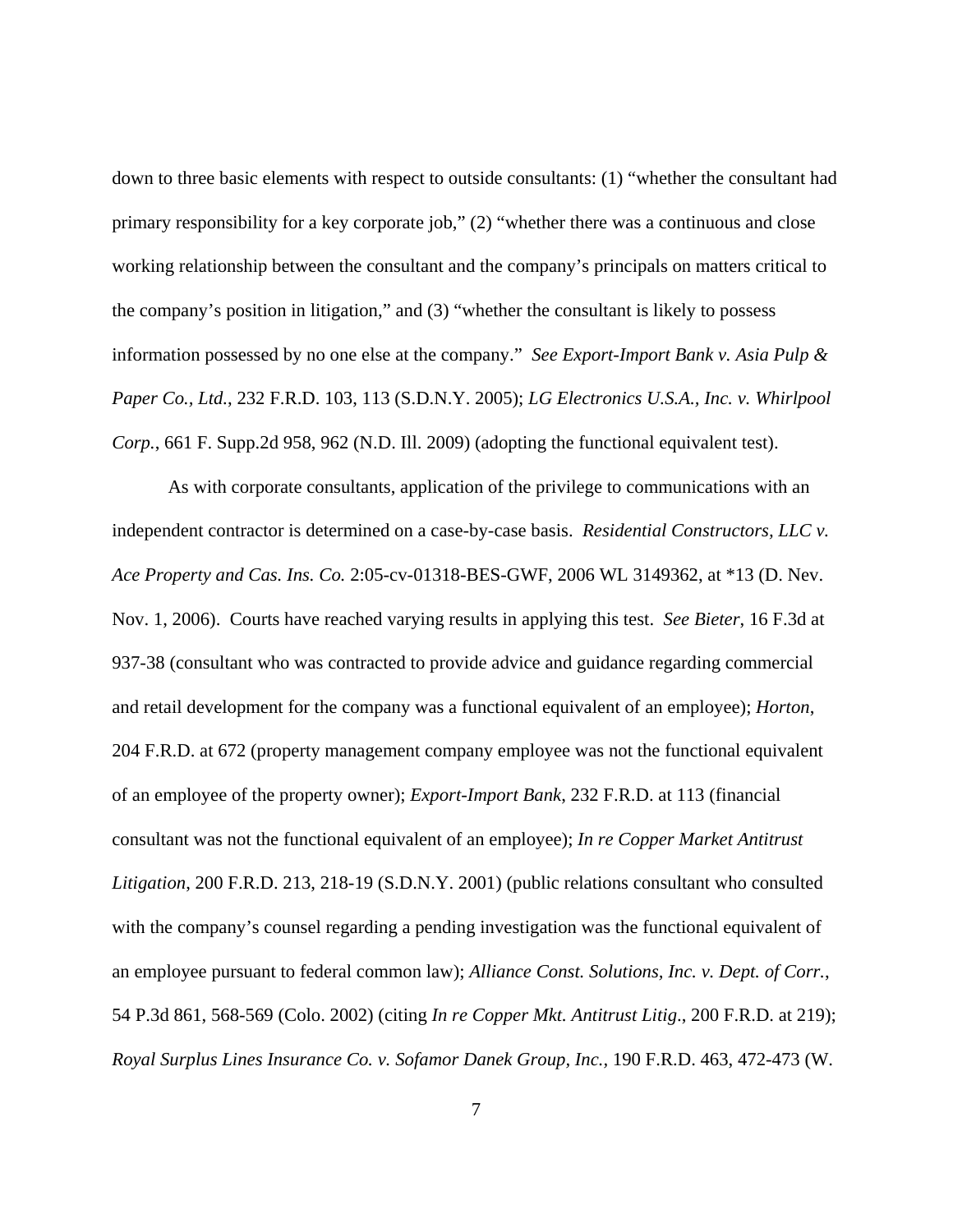D. Tenn. 1999) (insurance broker who consulted with the insured and its counsel regarding an insurance policy dispute was a corporate representative under Tennessee privilege law); *Western Resources*, 2002 WL 181494, at \*7 (expert consultant retained in anticipation of litigation was corporate representative within scope of Kansas attorney-client privilege).

As noted, some of the alleged privileged communications withheld from discovery by Evenflo included communications to employees of the Zeno Group. Evenflo has represented that Zeno Group is "a public relations firm retained by Evenflo to work with its counsel and provide advice regarding the recall/retrofit campaign announced February 1, 2008." (Resp. [Doc. No. 95, filed March 23, 2012] at 3.) Evenflo further stated

Zeno Group was retained by Evenflo to consult on its public relations matters and worked with Evenflo counsel and employees regarding public relations strategy for the recall of Discovery Models 390 and 391. *See* Affidavit of Cheryl Pellegrino, attached hereto as Ex. B. Evenflo did not have a public relations department, so Zeno Group served as the functional equivalent. In collaboration with Evenflo's counsel, Zeno Group prepared a communications plan regarding the recall. *Id*. This included drafting correspondence to NHTSA, as well as a press release and other communication to the public. *Id.* Zeno Group incorporated input from Evenflo's officers, employees and counsel in the proposed communications. *Id*.

*(Id*. at 4.)

As noted *infra*, the Colorado Supreme Court has favorably cited a decision by the Southern District of New York holding that an outside public relations firm was the "functional equivalent" of a company's in-house public relations department and therefore communications between it and the client or client's counsel were protected by the attorney-client privilege. *Alliance Const. Solutions, Inc*, 54 P.3d at 568-569. In *Alliance*, the Colorado Supreme Court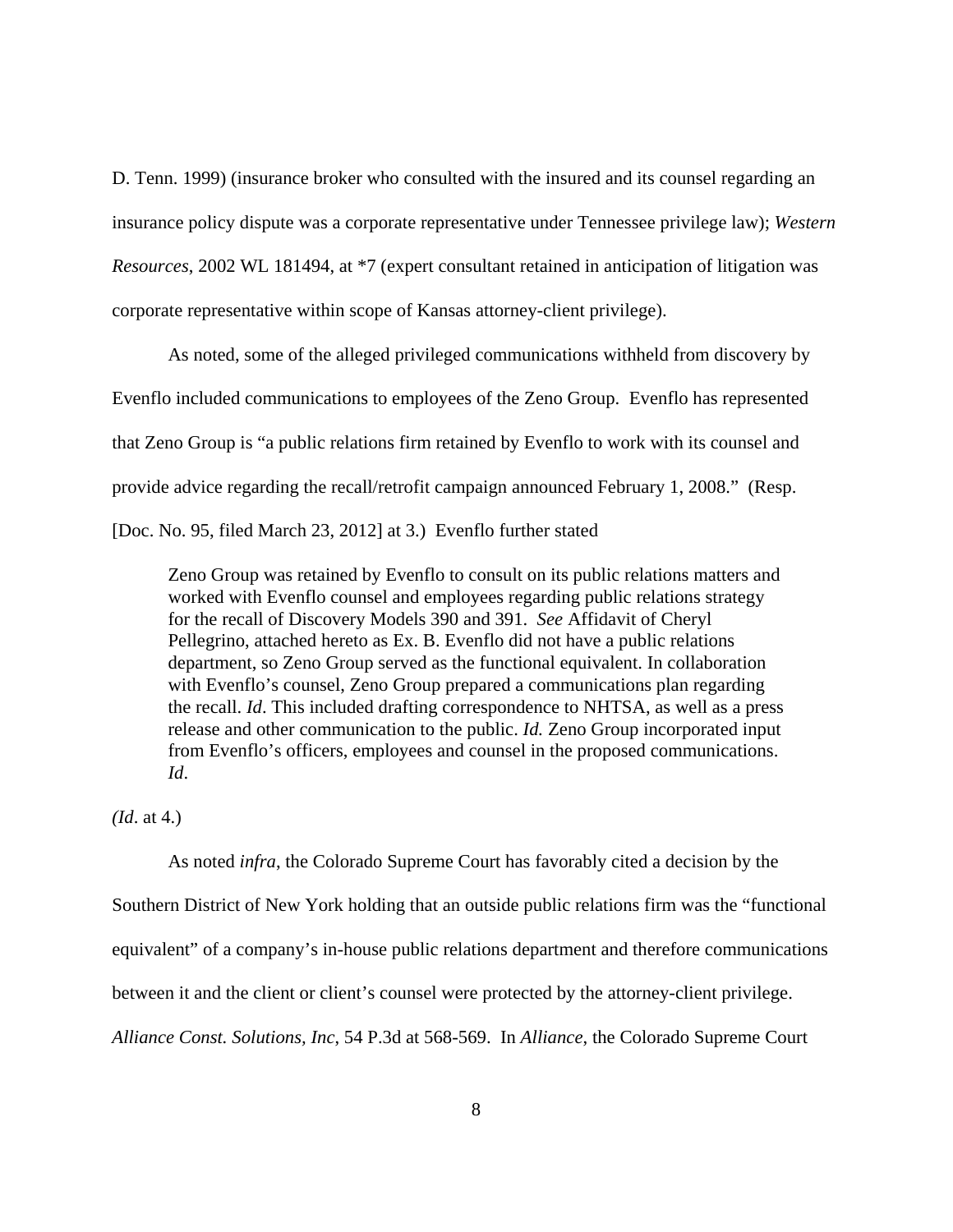adopted a test to determine whether communications between a governmental entity's independent contractor and the entity's counsel are protected by the attorney-client privilege: (1) the information-giver must be an employee, agent, or independent contractor with a significant relationship not only to the governmental entity but also to the transaction that is the subject of the governmental entity's need for legal services; (2) the communication was made for the purpose of seeking or providing legal assistance; (3) the subject matter of the communication was within the scope of the duties provided to the entity by its employee, agent or independent contractor; and (4) the communication was treated as confidential and only disseminated to those persons with a specific need to know its contents. *Id.* at 862-863. *See also Bonanno v. The Quizno's Franchise Co., LLC*, No. 06-cv-02358-WYD-KLM, 2008 WL 1801173, \*4 (D. Colo. Apr. 18, 2008).

Before application of the attorney-client privilege will be extended to non-employees, however, the party asserting the privilege must make a detailed factual showing that the non-employee is the functional equivalent of an employee and that the information sought from the non-employee would be subject to the attorney-client privilege if he were an employee of the party. *Horton* at 672. Defendant has met this burden as outlined above.

Based on the facts of this case, the Court finds that there is no principled reason to deny attorney-client protection to communications involving employees of Zeno Group with Evenflo's legal counsel that *in camera* review reveals were primarily or predominately of a legal character and therefore would be considered privileged attorney-client communications if Mr. Armstrong, Mr. Waterman, or Ms. Pellegrino were technically employees of Evenflo.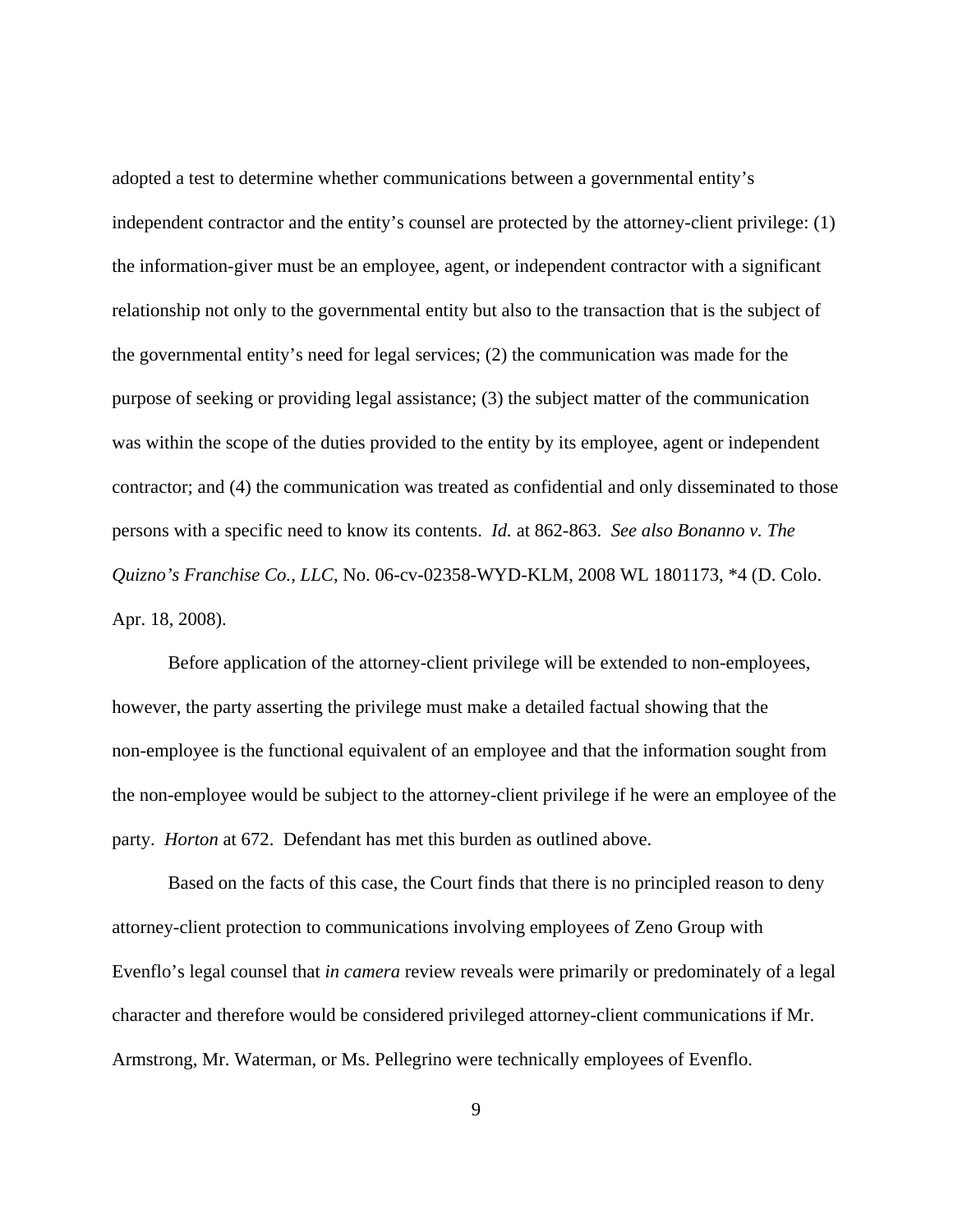Therefore, this court finds that communications involving the Zeno Group employees are entitled to the same attorney-client protection had the Zeno Group employees actually been Evenflo employees and the privilege has not been waived by their inclusion in several of the protected communications.

Two specific documents, however, did occasion the court to disagree with Evenflo regarding the protected character of the communication. As to the December 5, 2007 email from Rob Matteucci to Khayes@westonpresidio.com, there is no attorney included in the transmission. Kevin Hayes is identified as "Member of Evenflo Board of Directors." (Priv. Log.) The email is from the CEO of Evenflo to a member of its Board, advising the Board member that certain communications, which were attached, were going to be made to a government entity. The document attached was prepared for Lindsay Harris's signature (Vice President of Evenflo) to be submitted to a government entity. The body of the message did not contain any request for approval or advice from the Board member or anyone else. While an attorney may have been involved at some point with the drafting of the document attached to the email, this communication was not "confidential matters communicated by or to the client in the course of gaining counsel, advice, or direction with respect to the client's rights or obligations." *People v. Tucker*, 232 P.3d at 198 (emphasis added).

As to the January 3, 2008 transmission from Scott Almquist to Tom Spano, clearly this originates as a communication between the vice president and general manager of North American Brands (Evenflo) and its in- house counsel. However, beyond the original message in the email, the communication merely forwards a series of communications which are not subject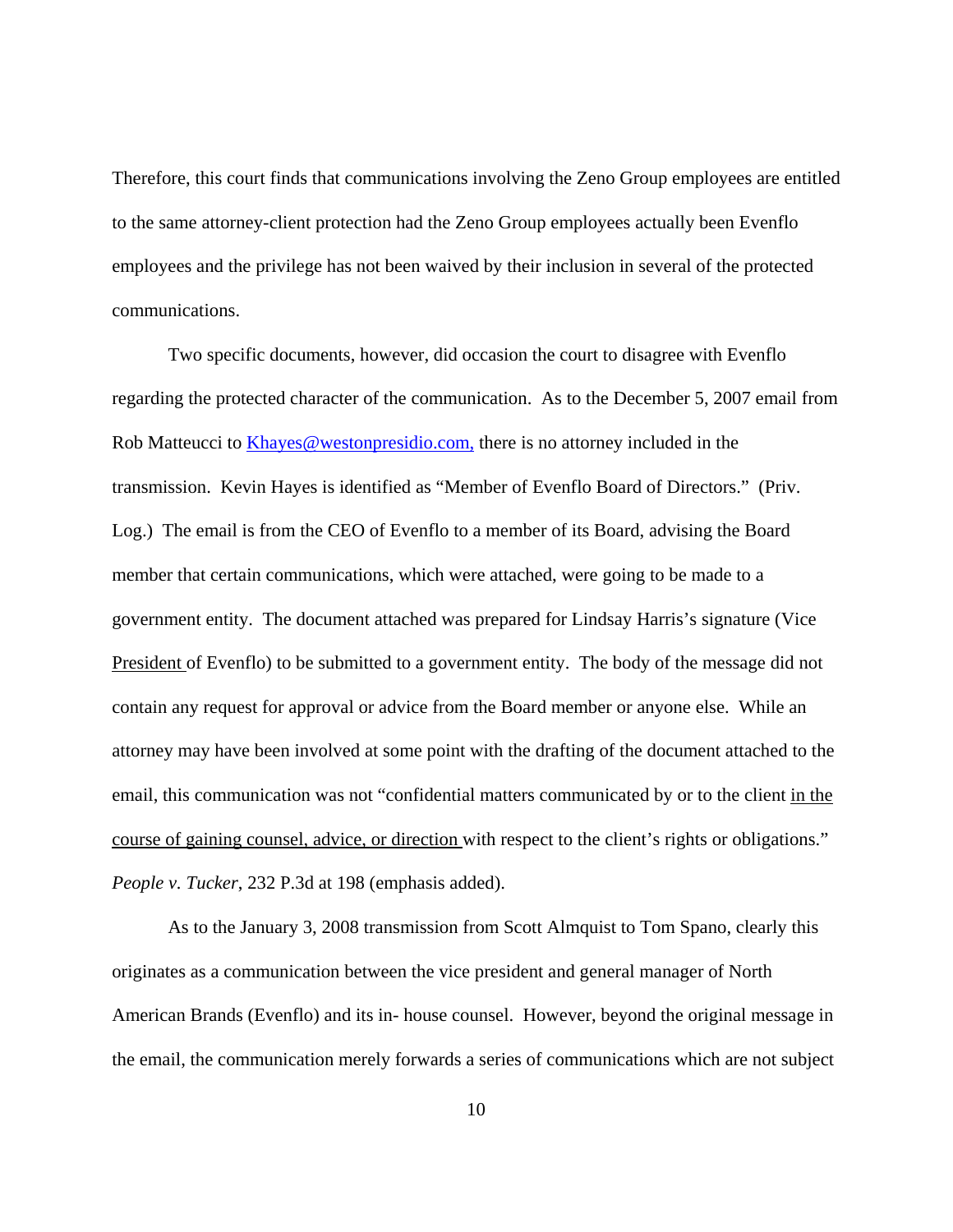to attorney-client privilege. The attorney-client privilege only protects disclosure of communications; it does not protect disclosure of the underlying facts by those who communicated with the attorney. *Upjohn*, 449 U.S. at 395-96. The Supreme Court, quoting *Philadelphia v. Westinghouse Electric Corp*., 205 F. Supp. 830 (D. C. Pa. 1962) stated

[T]he protection of the privilege extends only to communications and not to facts. A fact is one thing and a communication concerning that fact is an entirely different thing. The client cannot be compelled to answer the question, 'What did you say or write to the attorney?' but may not refuse to disclose any relevant fact within his knowledge merely because he incorporated a statement of such fact into his communication to his attorney."

*Id*. *See also Diversified Industries*, 572 F.2d. 596, 611 (8th Cir. 1978). Stated simply, a party, including both entities and individuals, cannot conceal facts otherwise subject to discovery, merely by revealing them to its lawyer. *See Upjohn Co.*, 449 U.S. at 395-396. Therefore, the court finds that with the exception of the two sentence communication from Almquist to Spano in the first email of the series, the email string is not subject to withholding from discovery on the basis of privilege.

## WHEREFORE, it is ORDERED

"Plaintiffs' Motion Requesting the Court to Conduct in Camera Review of Documents that Defendant Evenflo Company, Inc., is Withholding Pursuant to Claimed Privileges" [Doc. No. 87] IS GRANTED IN PART and DENIED IN PART as follows:

> 1. The December 5, 2007 email from Rob Matteucci to Khayes@westonpresidio.com with attachments shall be